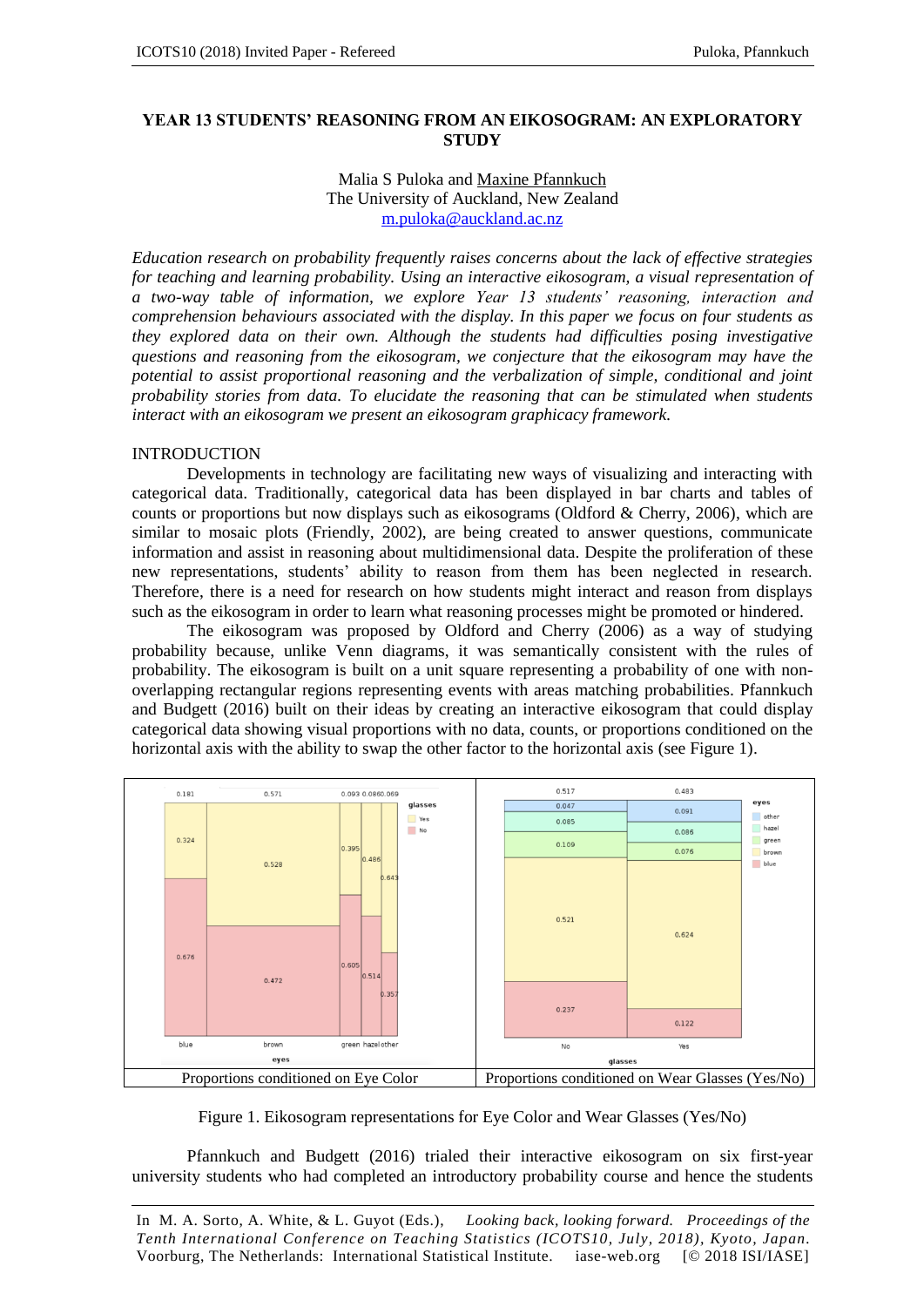were familiar with using mathematical procedures, tables of counts, or tree diagrams for calculating conditional and joint probabilities. Their findings suggested that the eikosogram might have the potential to assist students' "proportional reasoning, ability to compare proportions, consideration of proportions in both the horizontal and vertical dimensions, the unlocking and verbalization of simple, [and] conditional and joint probability stories from the data" (p. 283). They also developed a framework for these students' comprehension of the eikosogram based on Friel, Curcio and Bright's (2001) proposed construct for behaviours associated with graphicacy. Based on the findings of Pfannkuch and Budgett's (2016) study the interactive eikosogram was further developed to include one-dimensional displays, and joint proportions.

Hence the aim of this study was to trial, in a small exploratory study, an improved version of the eikosogram (online tool currently under development) on students who were not familiar with using mathematical procedures or two-way tables for conditional and joint probabilities in an effort to learn how one might introduce students to these ideas using the eikosogram. In particular we were interested in how students would interact and reason from the eikosogram, including identifying any issues that arose in the learning sequence and in the software.

## RESEARCH STUDY AND PARTICIPANTS

The participants were eight Year 13 (final year of school) mathematics students, aged 16 and 17 years, from a co-educational school in New Zealand. There were two female and six male students. All students had experienced probability at the junior level, Years 9 and 10 (age 13-14), and therefore, should have had prior knowledge of some basic probability concepts. Furthermore, two of these students had experienced probability at Year 11, which covered simple conditional probabilities, and two had covered joint and conditional probabilities from two-way tables at Year 12. Hence, these students had limited understanding of conditional or joint probability.

The data were collected over a three week period in four one-hour sessions that consisted of a pre-task and a main task. The participants worked in pairs with the researcher, the first author. The purpose of the pre-task questions was to facilitate students' engagement in the eikosogram task by asking them to make predictions and to lead their thinking to the types of questions, context, reasoning and representations required. The questions were about eye-color and gender proportions in the New Zealand population. The main task involved students interacting with the eikosogram under the researcher's guidance then exploring data on their own. The students were encouraged to think aloud when discussing answers to questions or telling stories from the eikosogram.

The focus of this paper is on the second part of the main task when students were asked to explore data *on their own* using the eikosogram. Note that this part is an initial exploration where the research method is similar to a pre-clinical trial. The expectation was that the students would choose two available variables (sex, eye color, glasses, purchase alcohol, tattooed, pierced) from data collected in a web survey of 408 university statistics students, pose an investigative question or make a prediction, and then answer their question. Hence the research question addressed in this paper is: How do these students reason from an eikosogram when exploring data *on their own*?

### RESULTS

The second part of the main task found many issues related to students exploring the data on their own using the eikosogram. When the researcher posed the question and guided them to look at the correct representation, the students seemed to be able to interpret and verbalize the stories in the data. However, without guidance, gaps in their understanding became evident which included posing investigative questions, identifying the correct eikosogram representations and values to answer the questions, and using proportional reasoning. In order for the reader to understand these three issues experienced by all the students we focus on two pairs of students, Dan and Poe, and Sid and Kat.

### *Two examples of how students explored data*

Students made their predictions or posed questions based on beliefs using language related to frequencies. Students' beliefs were from their own personal experience of everyday life. For example, Dan and Poe were exploring the variables 'Eye Color' and 'Tattooed'. Dan stated: "brown-eyed, they're probably Polynesians and most Polynesians have their cultural tattoo on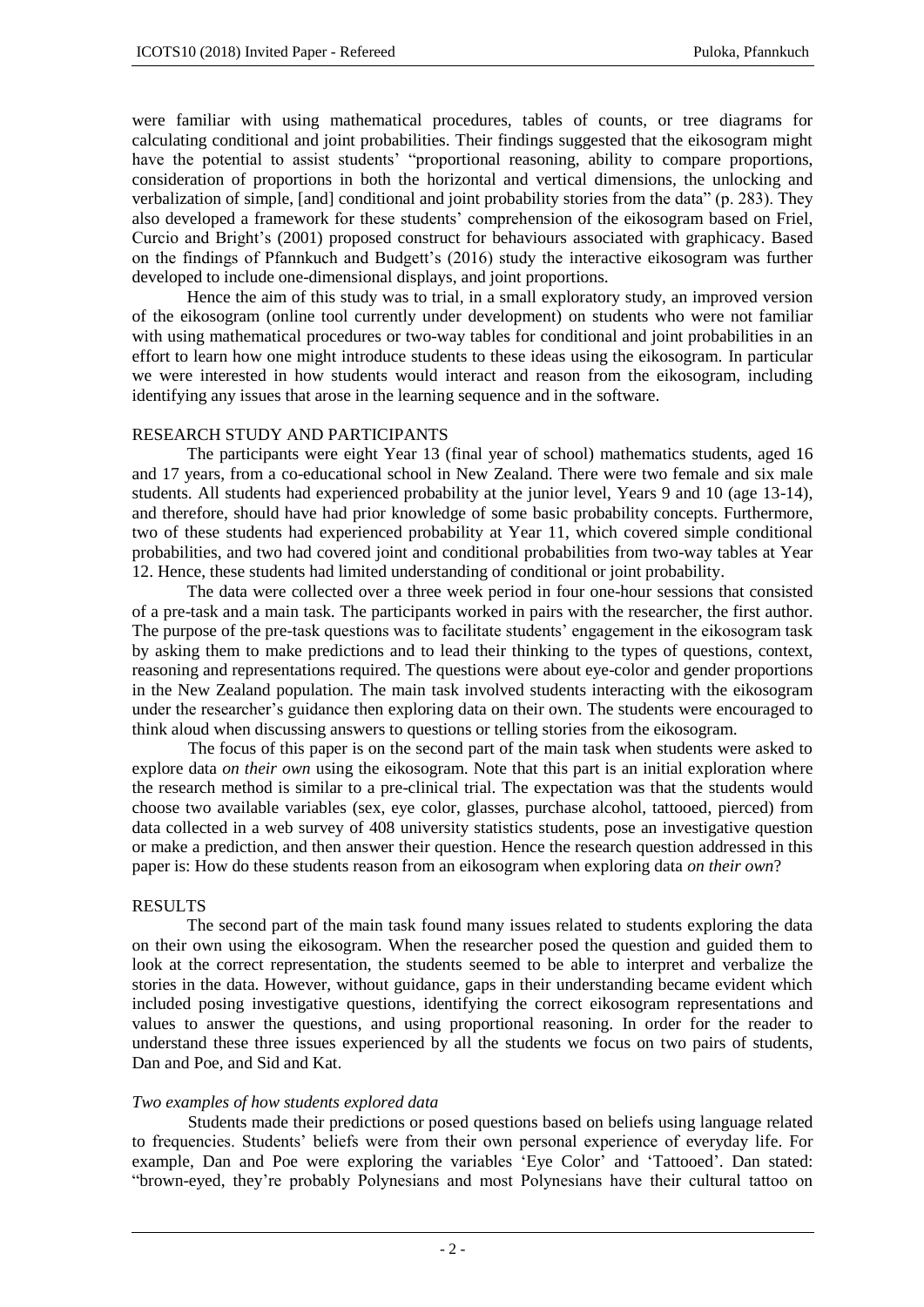them". He was associating brown-eyed people with Polynesian ethnicity and cultural practice. He then predicted, "I reckon brown-eyed color will have more tattoos". However, Poe predicted that more blue-eyed people would be tattooed. Figure 2a shows the first eikosogram representation they displayed. Poe's first reaction was, "See, I told you [pointing at the blue eye column]. Blue-eyed people." He noticed that out of all the eye-color columns the 'Yes' bar for blue eyes had the largest proportion (0.12) therefore he believed that out of those who have tattoos the majority have blue eyes. Dan immediately responded, "I don't get it that way", and he quickly clicked on 'Swap factors' to change the condition to 'Tattooed' (Fig. 2b). As soon as Poe saw the frequency of nine blue eyes compared to 16 brown eyes he said, "Nah jokes, never mind." His answer to his prediction now changed and blue eyes was no longer his answer.

Dan was not happy with the area proportions of 'Yes-Tattooed' to 'No-Tattooed' and began to argue about the unequal number of brown eyes in the Yes/No category. However, as he saw that the proportion of 'Brown Eyes/No' to 'Brown Eyes/Yes' was 58% to 48% he stopped. It seemed that he did not know what to make of those values. Dan and Poe again changed the representation to the one in Figure 2a. Poe pointed out again that the proportion 0.12 was why he thought blue eyes were bigger. Dan then removed all proportions in Figure 2a to show the counts only as he did not seem to trust the proportional values. Lastly, Dan showed the joint proportions (Fig. 2c). This time he concluded, "2% to 4%, yeah. I said brown eyes", as he compared the 'Yes' bars of brown eyes to blue eyes to confirm his original prediction that more brown-eyed people would be tattooed. Hence, confusion about the actual question asked and about what representation to choose to answer the question is evident.



Figure 2. Eikosogram representations used by Dan and Poe

Sid and Kat chose to explore the variables 'Sex' and 'Purchase Alcohol'. Kat's question was, "Like do more males purchase alcohol than female?" and Sid's prediction was, "Yes, more males"*.* From Sid and Kat's further discussion about this question, we were convinced that their actual question was, "Of those who purchase alcohol, are there more males or females". They chose to answer their question with Figure 3b. According to our interpretation of their question, this is an incorrect representation because it is conditioned on 'Sex' rather than 'Purchase Alcohol'. Sid responded to Figure 3b by saying, "Yeah more males purchase more alcohol than females" and Kat agreed. They were both satisfied with reasoning from frequencies to answer their question and comparing the frequencies of the two rectangles, 'Yes to purchase alcohol given male' and 'Yes to purchase alcohol given female'. Kat confirmed this interpretation saying, "the survey says out of the male population there's 102 that purchased alcohol and out of the females there's only 93", but she did not realize that it was not answering their investigative question. The researcher suggested that they display proportions so they clicked on the column proportions button (Fig. 3a). Again, with the proportions conditioned on 'Sex', they were convinced that more males purchase alcohol than females. They then swapped the variables so that 'Purchase Alcohol' was the condition (Fig. 3c). The researcher asked whether this was a better representation for their question. Both Kat and Sid replied that this representation showed the same result but they preferred Figure 3b as it was easier to read. Similar to the previous example, it was evident that Kat and Sid were confused about the actual question asked and about what representation to choose to answer the question.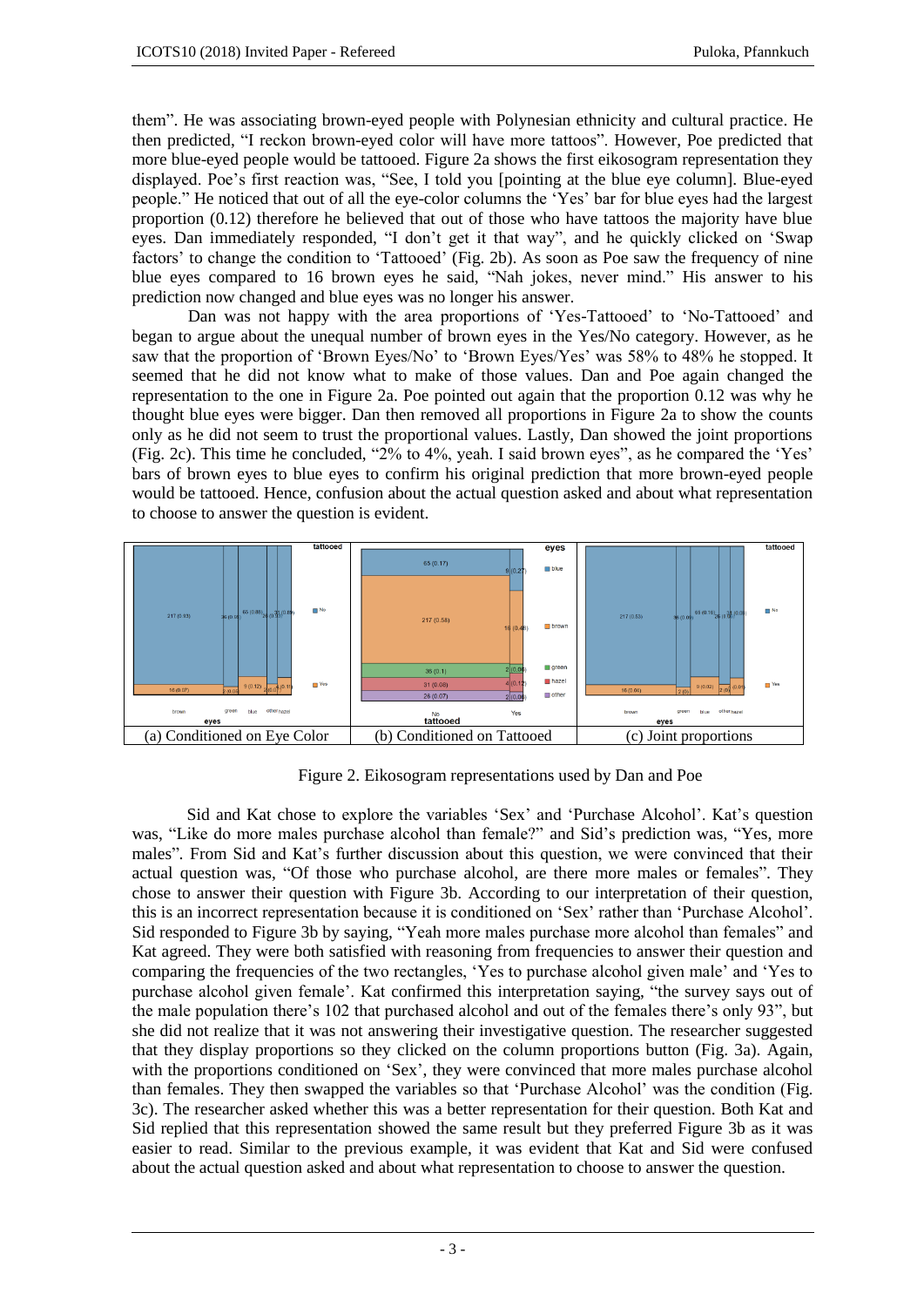

Figure 3. Eikosogram representations used by Sid and Kat

# *Three main issues identified when students explored data*

Students were mainly *posing investigative questions* and predictions that were comparative and conditioned on a sub-group. They were interested in comparing two or more sub-categories of one categorical variable in terms of the sub-categories of another categorical variable. For example, comparing each eye color to see who is 'more/less' tattooed. A typical prediction was, for example, Dan's prediction, "I predict that male is ahead of female." What was missing from these predictions was the condition under which they were comparing. Similarly, posed questions used the same type of wording and incomplete verbalizations, for example, "do more males purchase alcohol than females?" This type of question was unclear as to which relationship they were referring to: a particular category or the whole sample. Only when students started discussing the data, it became apparent that their questions were conditional. That is, they were wanting to compare sub-categories under a certain condition. They were most interested in the prominent group under a conditioning variable. Because the verbalizations of questions were incomplete, it was difficult to determine whether their questions or predictions were conditional or joint. Students also made predictions based on frequencies in the sample of data. For example, Poe predicted that there would be more female than male out of those purchasing alcohol because "it's just because there's more females in there" referring to the number of female in the data*.*

Students had problems in *identifying the correct eikosogram representation to answer their questions*. To answer their questions, they needed to make three choices (i) which variable to put on the horizontal axis; (ii) which eikosogram representation to use (column/total); and (iii) which value(s) to reason with in the representation (frequency/proportion). When answering their posed questions, students arranged the variables on the axes in the way that was, according to them, "easier to read". Some students preferred the arrangement with a fewer number of columns on the horizontal axis and some with a fewer number of rows on the vertical axis. There were also some students who preferred to always place the sex variable on the horizontal axis as it was, according to them, easier to see things clearly. As a result, students displayed a representation they saw as being easier to read but not necessarily the correct one to answer their question. In the eikosogram the conditioning variable is always on the horizontal axis so when students swapped axes the conditioning variable changed resulting in values changing for the column proportions, an aspect the students did not seem to understand. With incorrect arrangement of variables on the axes and choice of values according to their posed questions incorrect interpretations were evident.

*Choosing the correct values to reason from and using proportional reasonin*g was difficult for students. They did not seem to know what values (frequency, conditional or joint proportions) to reason from and which ones could give them the answer to their questions. In the first part of the main task it was noted that the students lacked proportional reasoning skills. Some students seemed to prefer to reason with frequencies rather than proportions, as shown in the following excerpt.

Researcher: So which one would you look for, for comparison? Do you look at the numbers, do you look at proportions?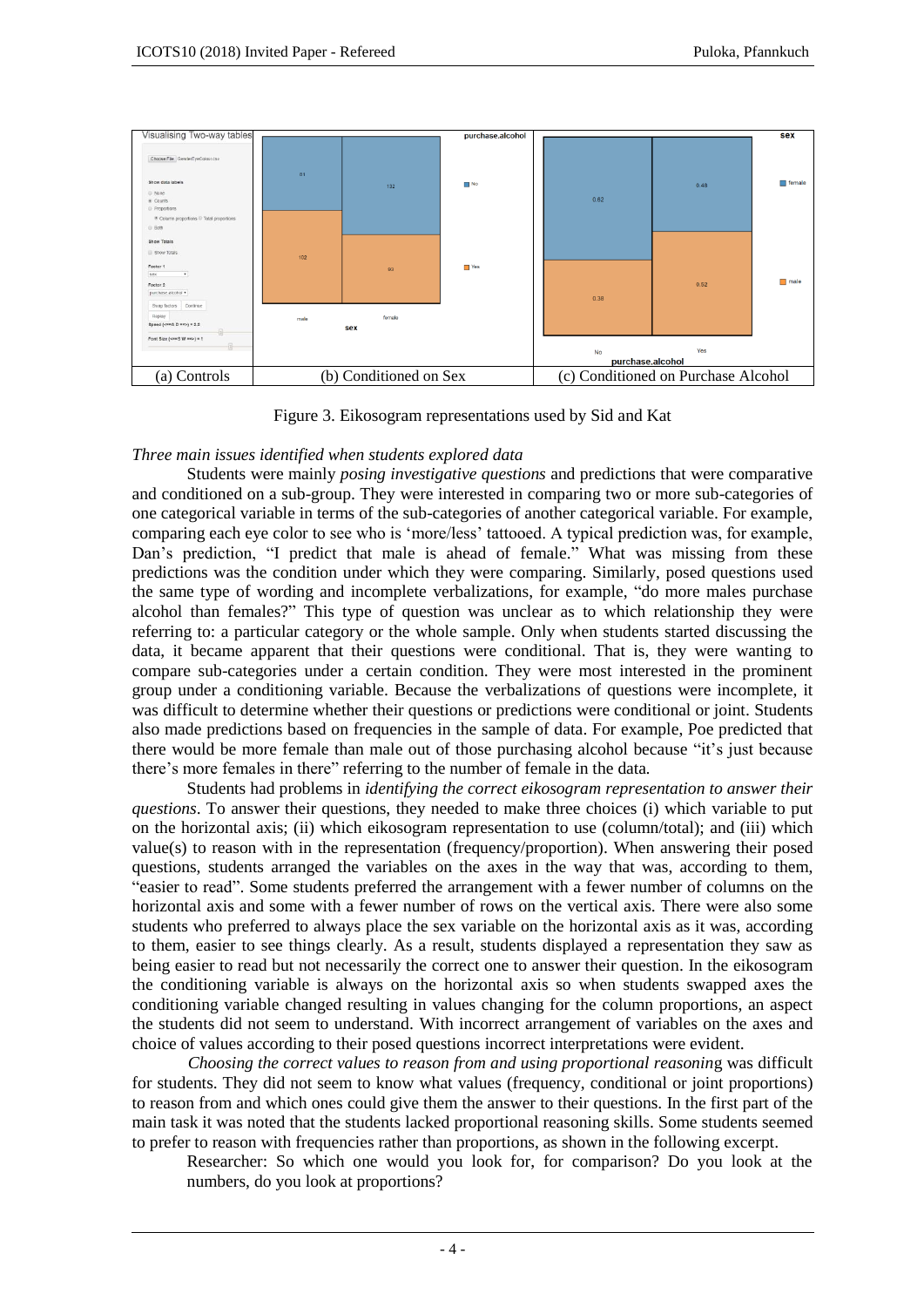Dan: Proportion. Poe: The number. Dan: No I go more proportion. Poe: I look at numbers like the first thing I read, left to right.

As they explored data on their own, they continued to reason with both frequencies and proportions. Those who were reasoning with proportions often reverted back to frequencies when interpretations got complicated such as interpreting conditional proportions. They seemed to be more comfortable with whole numbers and did not seem to realize that reasoning with whole numbers led to incorrect reasoning when comparisons were involved. As a result, incorrect reasoning and conclusions were made and some questions were left unresolved.

# *The eikosogram graphicacy framework*

The consequence of these findings was to redefine graphicacy for the eikosogram as "the ability to derive meaning from the eikosogram representations as well as constructing appropriate eikosogram representations for questions posed and making meaning from data that are explored." Two key comprehension components and student behaviours to allow for exploring of data were added to the beginning of the framework (Table 1).

| Comprehension      | Student behaviours             | Eikosogram descriptors with main code                 |
|--------------------|--------------------------------|-------------------------------------------------------|
| Components         |                                |                                                       |
| 1. Posing          | Recognize there are different  | Types of questions (Q): Simple, Conditional, Joint    |
| investigative      | types of questions             |                                                       |
| questions          |                                |                                                       |
| 2. Selecting       | Identify representations that  | Types of representations $(R)$ : Arrangement of       |
| appropriate        | will answer questions posed    | variables, Column proportions/frequencies, Total      |
| representation for |                                | proportions/frequencies                               |
| questions          |                                |                                                       |
| 3. Visual decoding | Recognize the components       | Visually Decode (VD) the variables in: one-           |
|                    | and their interrelationships   | dimension, two-dimensions                             |
| 4. Judgment tasks  | Verbalize the language         | Verbalize Language (VL) for: Simple probability,      |
|                    | specific to the display when   | Conditional probability, Joint probability            |
|                    | reasoning about information    |                                                       |
|                    | Select appropriate values for  | Types of values (V): Frequencies, Proportions         |
|                    | reasoning about the questions  |                                                       |
|                    | posed                          |                                                       |
|                    | Interpret information at four  | Levels of Interpretation (I): Extract information,    |
|                    | interrogation levels           | Find relationships, Infer relationships, Suggest      |
|                    |                                | contextual factors                                    |
|                    | Understand the relationships   | Link Representations Between (RB) and Within          |
|                    | between and within displays    | (RW) eikosogram(s)                                    |
| 5. Context         | Be aware of one's relationship | Contextual and Statistical (CS) knowledge used        |
|                    | to the context and understand  | together for sensible interpretations: Some or little |
|                    | the constraints of the context | evidence of contextual knowledge but lack detail,     |
|                    | when making an interpretation  | Comparing data evidence against beliefs               |

Table 1: Abbreviated framework for eikosogram graphicacy (cf. Friel et al., 2001)

The first comprehension component is *posing investigative questions* of which there are three types: simple, conditional and joint. The second comprehension component is *selecting appropriate representations for questions posed*. Depending on the type of question posed, variables for two-dimensional eikosograms first need to be selected in the correct arrangement. Subsequently, the correct representation needs to be selected: column proportions/frequencies, if the question is conditional; and total proportions/frequencies, if the question is joint or simple.

The next three components are based on the work of Friel et al. (2001). Hence, the third component is *visual decoding* which refers to how people make sense of what they are looking at when seeing visual displays. Student behaviour that demonstrates evidence of visual decoding is